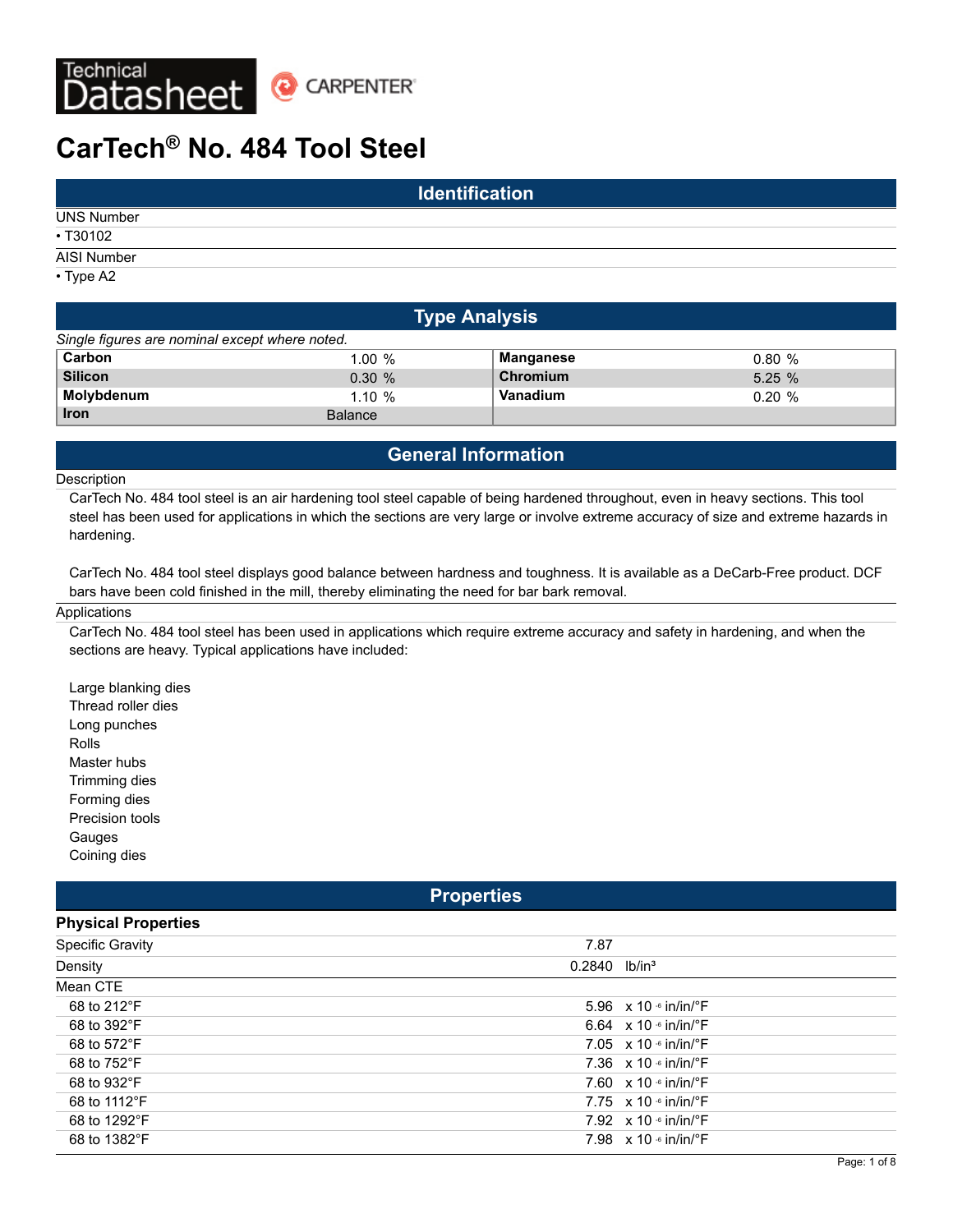## Mean coefficient of thermal expansion

The following figures are the average coefficients between room temperature and the specified elevated temperature. They represent material in the annealed condition and the dimensions are in in/in° temperature.

|         | Room Temperature | <b>Average Coefficient</b> |          |  |  |  |
|---------|------------------|----------------------------|----------|--|--|--|
| 68°F to | 20°C to          | 10*/*F                     | $104$ °C |  |  |  |
| 212     | 100              | 5.96                       | 10.7     |  |  |  |
| 392     | 200              | 6.64                       | 12.0     |  |  |  |
| 572     | 300              | 7.05                       | 12.7     |  |  |  |
| 752     | 400              | 7.36                       | 13.2     |  |  |  |
| 932     | 500              | 7.60                       | 13.7     |  |  |  |
| 1112    | 600              | 7.75                       | 14.0     |  |  |  |
| 1292    | 700              | 7.92                       | 14.3     |  |  |  |
| 1382    | 750              | 7.98                       | 14.4     |  |  |  |

Modulus of Elasticity (E) 29.5 x 10 s ksi

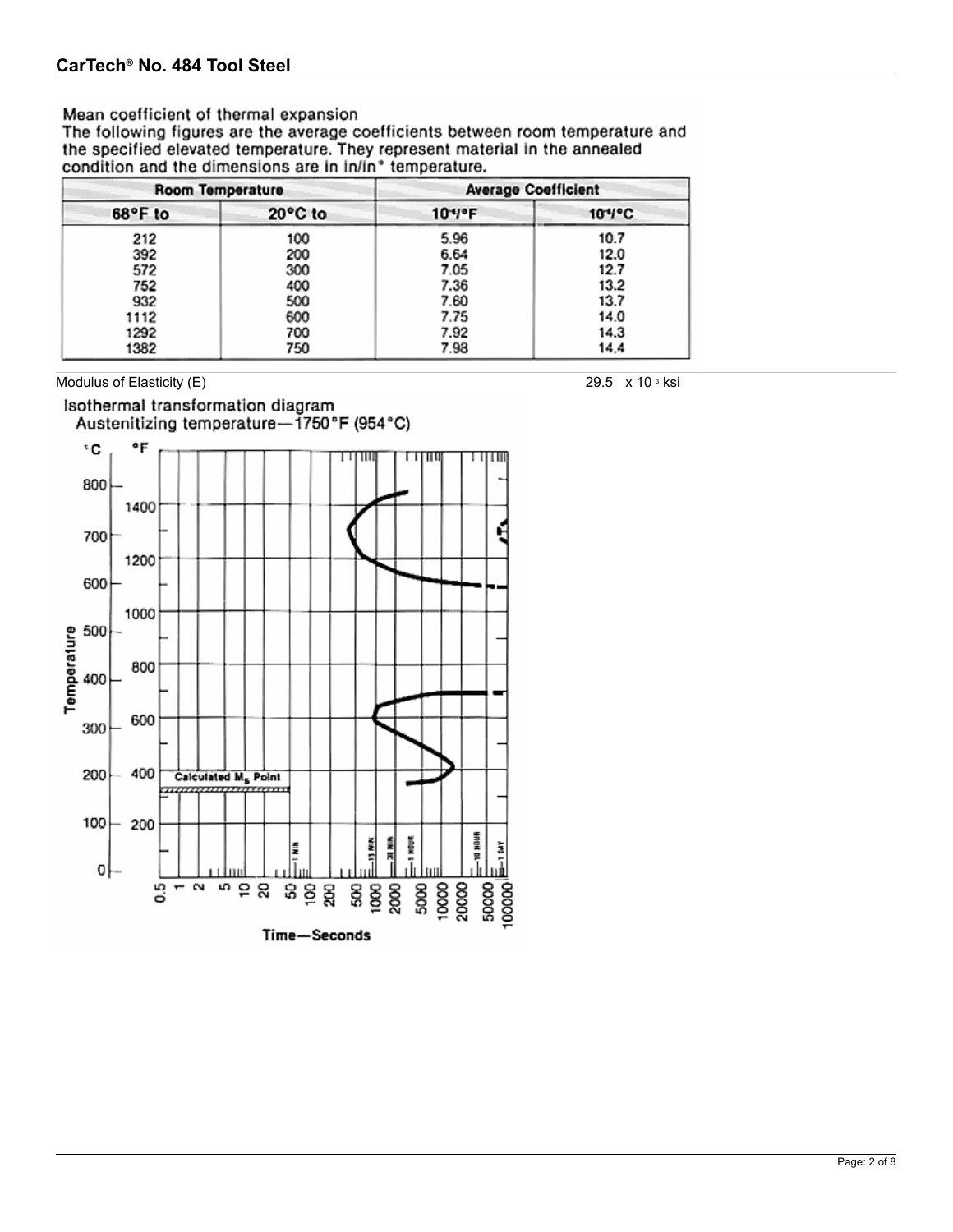

**Typical Mechanical Properties**

Tensile and Yield Strengths-No. 484 Tool Steel

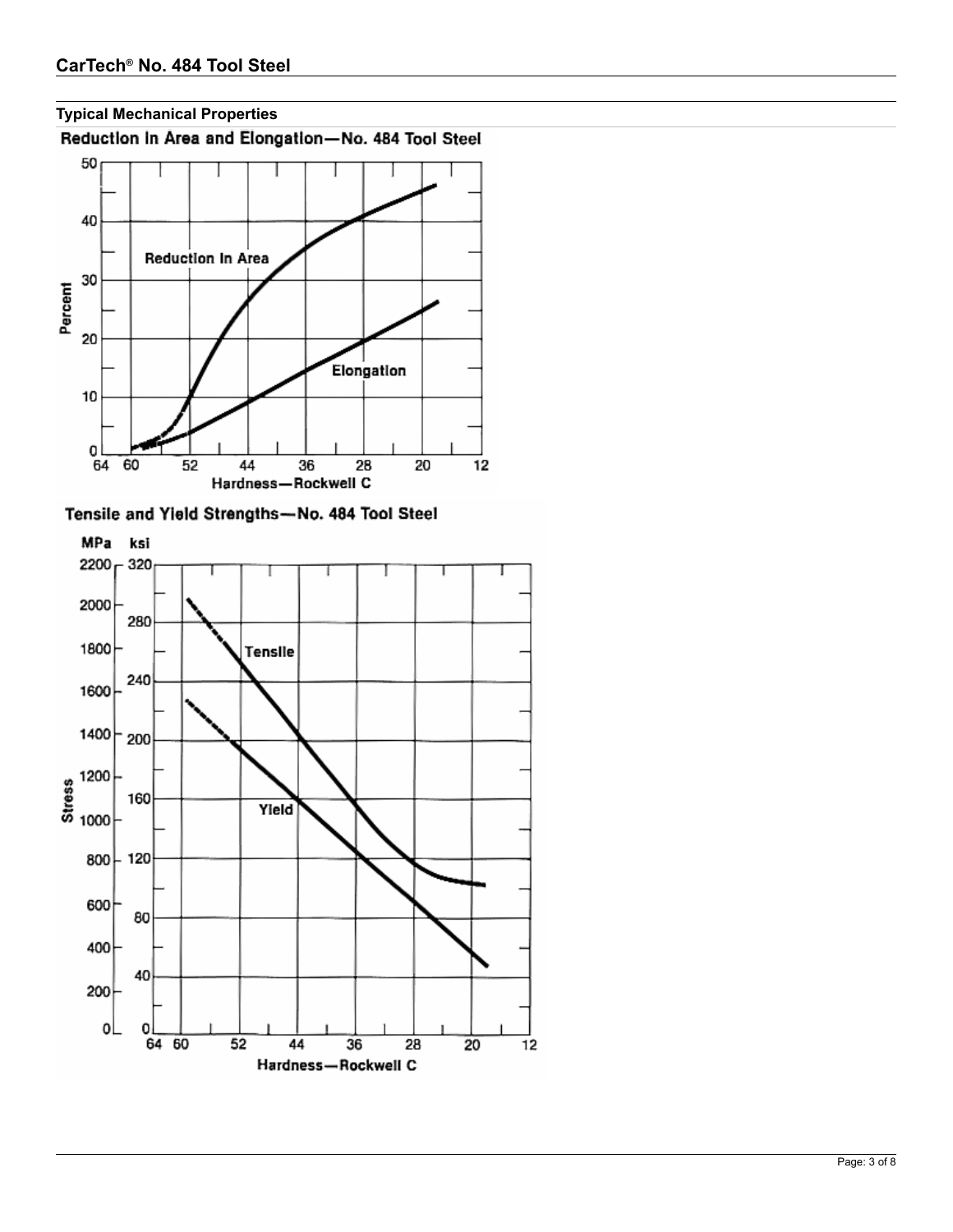# Typical Unnotched Izod Impact Strength-No. 484 Tool Steel



**Heat Treatment**

#### **Decarburization**

Like all high carbon tool steels, No. 484 tool steel is subject to decarburization during thermal processing and precautions must be taken to control this condition.

Modern furnaces are available which provide environments designed to minimize decarburization.

#### Normalizing

Normalizing No. 484 tool steel is not recommended and is not necessary after furnace cooling as described above.

#### Annealing

For annealing, this tool steel should be either packed in a suitable container, using a neutral packing compound, or placed in a controlled atmosphere furnace.

Heat uniformly to 1550/1600°F (843/871°C) and cool very slowly in the furnace at a rate of not more than 20°F (11°C) per hour until the furnace is black. The furnace may then be turned off an allowed to cool naturally. This will produce a maximum hardness of Brinell 228.

#### **Hardening**

Tools made from No. 484 tool steel may be hardened by placing them in a furnace maintained at a temperature of 1725/1775°F (940/969°C). Let the tools heat naturally to the furnace temperature, soak for 20 minutes plus 5 minutes per inch of thickness and air quench.

Control of decarburization can be accomplished by using any one of the several modern heat-treating furnaces designed for this purpose. If endothermic atmospheres are used, a dew point between +40/50°F (+4/10°C) is suggested. In older type manually operated exothermic atmosphere furnaces, an oxidizing atmosphere is required. Excess oxygen of about 4 to 6% is preferred.

If no atmosphere is available, the tool should be pack hardened or wrapped in stainless steel foil to protect its surface.

#### Deformation (Size Change) in Hardening

Remember that tool steels hold size best when quenched from the proper hardening temperature. If overheated they tend to show shrinkage after tempering. No. 484 tool steel is particularly sensitive to this problem and therefore should never be hardened from a temperature above 1775°F (968°C). The temperatures used to develop this data are shown in the hyperlink entitled "Size Change in Hardening".

No. 484 tool steel can be expected to expand when tempered below 600°F (316°C) but to shrink when tempered between 600 and 975°F (316 and 524°C). The following size change hyperlink entitled "Size Change in Hardening" illustrates typical length changes of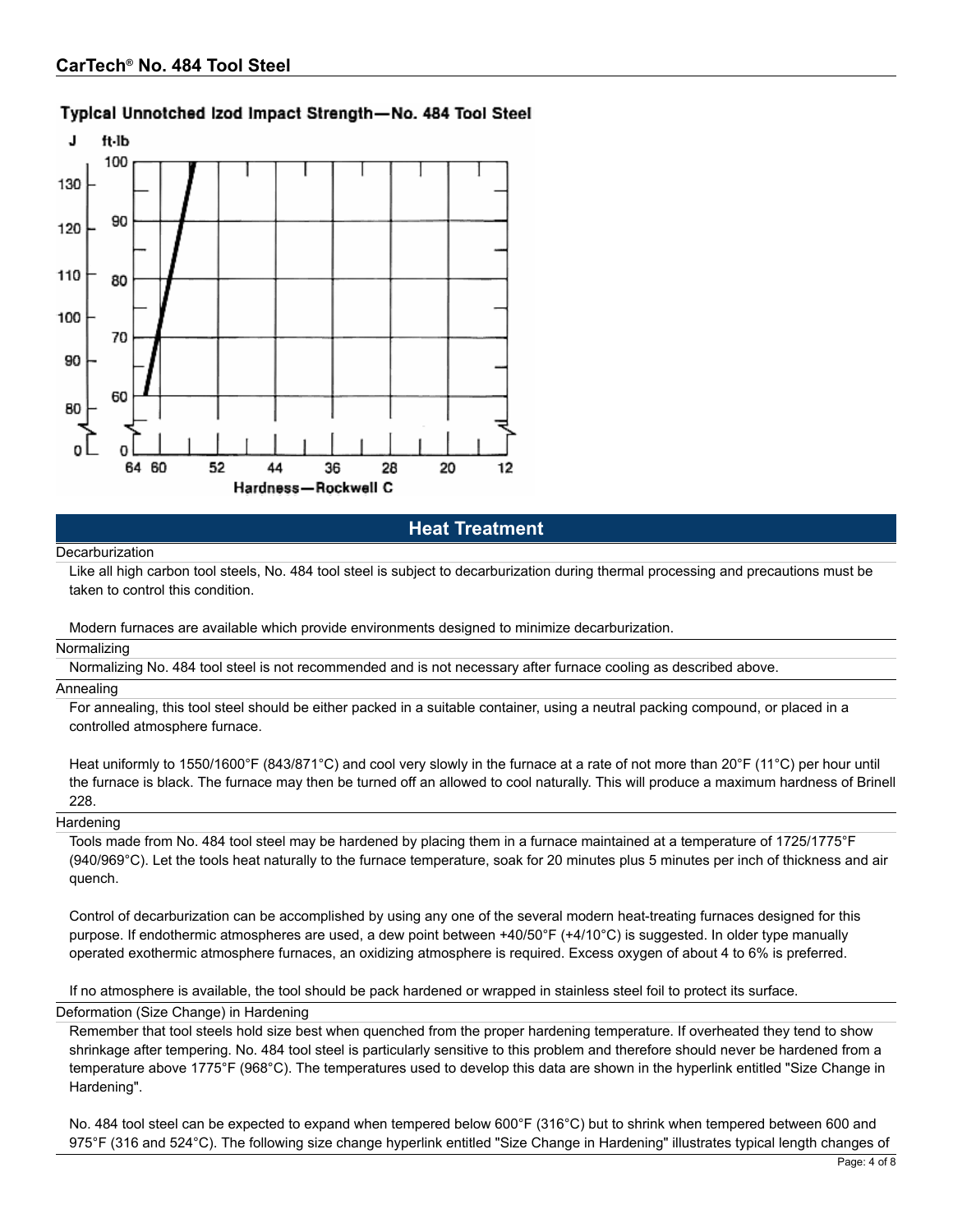No. 484 tool steel after having been properly hardened and tempered. Note that the length change information is presented in inches per inch of original length.



#### Stress Relieving

To relieve machining stresses for greater accuracy in hardening, first rough machine, then heat to a temperature of 1200/1250°F (649/677°C) for a minimum of one hour at temperature and cool slowly. After cooling, parts may be finish machined.

#### **Tempering**

The best combination of hardness and toughness is obtained by tempering No. 484 tool steel at 400°F (204°C). For greater ductility with some sacrifice in hardness, temper at 700°F (371°C). The following table shows the effect of tempering.

#### Effect of Tempering Temperature-No. 484 Tool Steel Air quenched from 1775°F (969°C) and tempered 1 hour at heat.

|      | <b>Tempering Temperature</b> | <b>Rockwell C</b> |
|------|------------------------------|-------------------|
| ۰F   | ۰c                           | <b>Hardness</b>   |
|      | As Hardened                  | 63/64             |
| 300  | 149                          | 63/64             |
| 350  | 177                          | 61/63             |
| 400  | 204                          | 60/62             |
| 450  | 232                          | 59/61             |
| 500  | 260                          | 58/60             |
| 600  | 316                          | 57/59             |
| 700  | 371                          | 57/59             |
| 800  | 427                          | 57/59             |
| 900  | 482                          | 57/59             |
| 1000 | 538                          | 56/58             |
| 1100 | 593                          | 50/51             |
| 1200 | 649                          | 44/45             |

# **Workability**

#### Forging

No. 484 tool steel forges very much like a high-speed steel.

Heat uniformly and forge from a temperature between 1950 and 2050°F (1066 and 1121°C). Do not continue forging below 1700°F (927°C); reheat as often as necessary.

Small, simple forgings can be cooled slowly in lime.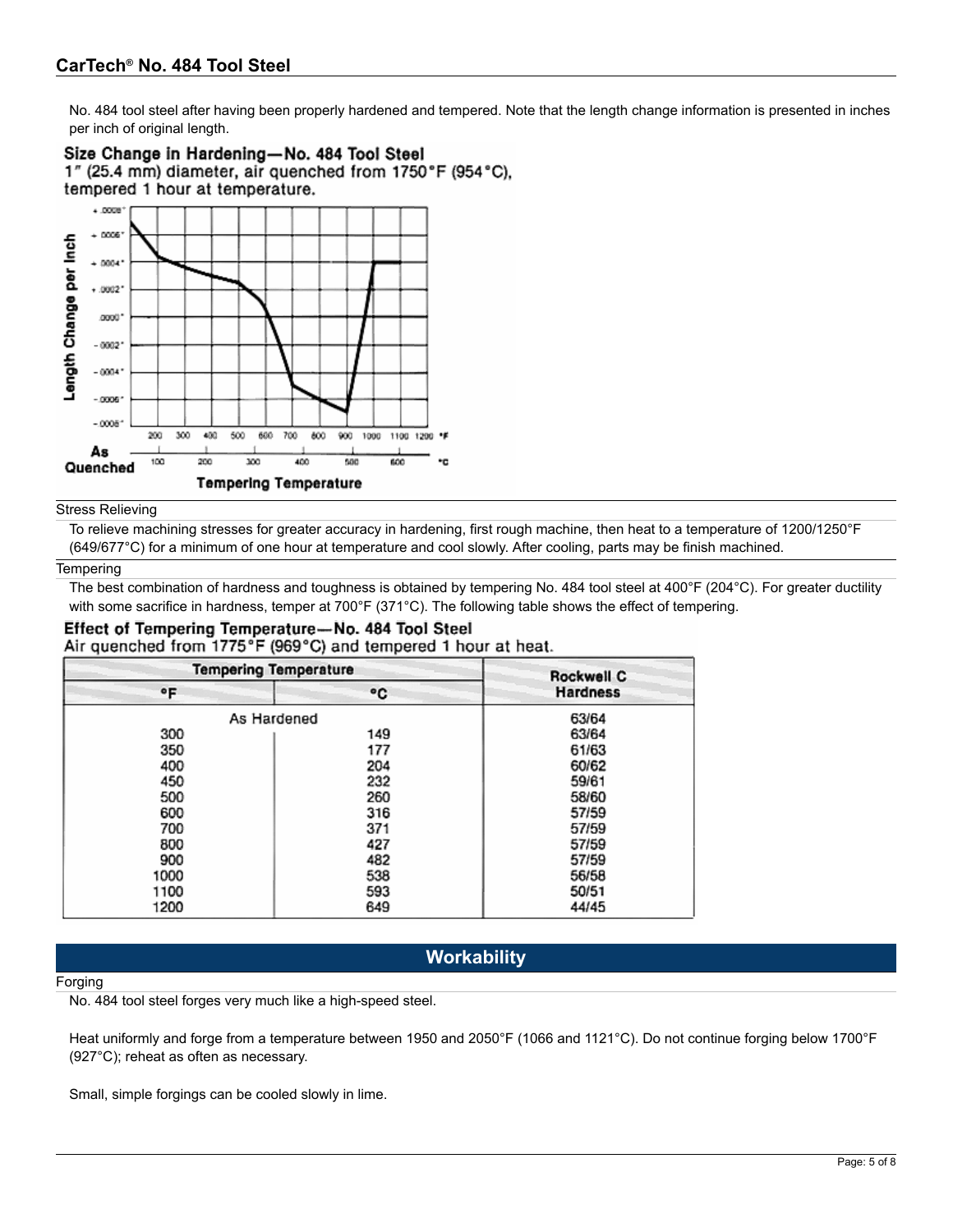# **CarTech® No. 484 Tool Steel**

The best practice for large forgings is to place them in a furnace heated to about 1550°F (843°C), soak uniformly at this heat, then shut off the heat and cool the job slowly in the furnace. This is not an anneal; after the forging is cold, it must be annealed as described in the "annealing" section.

#### **Machinability**

The machinability of No. 484 tool steel may be rated between 60/65% of Type W-1 tool steel or about 40 to 50% of B1112.

Following are typical feeds and speeds for No. 484 tool steel.

The machinability of No. 484 tool steel may be rated between 60/65% of Type W-1 tool steel or about 40 to 50% of B1112.

machining parameters used to machine No. 484 tool steel. The data listed should be used as a guide for initial machine setup only.

The following charts include typical

## Turning-Single-Point and Box Tools

|                         |               | <b>High-Speed Tools</b> |                         | Carbide       |               |              |                         |  |
|-------------------------|---------------|-------------------------|-------------------------|---------------|---------------|--------------|-------------------------|--|
| Depth<br>of<br>Cut, In. |               |                         |                         |               | Speed, fpm    |              |                         |  |
|                         | Speed,<br>fpm | Feed,<br>ipr            | Tool<br><b>Material</b> | <b>Brazed</b> | Throw<br>Away | Feed,<br>ipr | Tool<br><b>Material</b> |  |
| .150                    | 75            | .015                    | M-2                     | 270           | 315           | .015         | $C-6$                   |  |
| .025                    | 85            | .007                    | M-3                     | 315           | 380           | .007         | C-7                     |  |

# Turning-Cut-Off and Form Tools

|               |      | Feed, ipr                            |      |       |                         |       |              |     |  |  |  |
|---------------|------|--------------------------------------|------|-------|-------------------------|-------|--------------|-----|--|--|--|
| Speed,<br>fpm |      | <b>Cut-Off Tool</b><br>Width, Inches |      |       | Tool<br><b>Material</b> |       |              |     |  |  |  |
|               | 1/16 | 1/8                                  | 1/4  | 1/2   |                         | 1.1/2 | $\mathbf{2}$ |     |  |  |  |
| 60            | .001 | .0015                                | .002 | .0015 | .001                    | .001  | .0007        | M-2 |  |  |  |
| 205           | .003 | .0045                                | .006 | .003  | .0025                   | .0025 | 0015         | C-6 |  |  |  |

# Drilling

|               | Feed, ipr                                               |      |      |      |      |      |           |      |              |  |  |  |
|---------------|---------------------------------------------------------|------|------|------|------|------|-----------|------|--------------|--|--|--|
| Speed,<br>fpm | <b>Nominal Hole Diameter, Inches</b><br><b>Material</b> |      |      |      |      |      |           |      |              |  |  |  |
|               | 1/16                                                    | 1/8  | 1/4  | 1/2  | 3/4  |      | $1 - 1/2$ |      |              |  |  |  |
| 45            | .001                                                    | .001 | .003 | .005 | .007 | .008 | .010      | .012 | $ M-1;M-10 $ |  |  |  |

#### Reaming

| <b>High-Speed Tool</b> |      |      |                                |      |                         |               |                         | <b>Carbide Tool</b> |       |
|------------------------|------|------|--------------------------------|------|-------------------------|---------------|-------------------------|---------------------|-------|
| Speed,<br>fpm          |      |      | Feed, Inches per Rev           |      |                         |               |                         |                     |       |
|                        |      |      | <b>Reamer Diameter, Inches</b> |      | Tool<br><b>Material</b> | Speed,<br>fpm | Tool<br><b>Material</b> |                     |       |
|                        | 1/8  | 1/4  | 1/2                            |      | $1-1/2$                 | $\mathbf{2}$  |                         |                     |       |
| 45                     | .003 | .005 | .008                           | .011 | .015                    | .018          | M-7                     | 150                 | $C-2$ |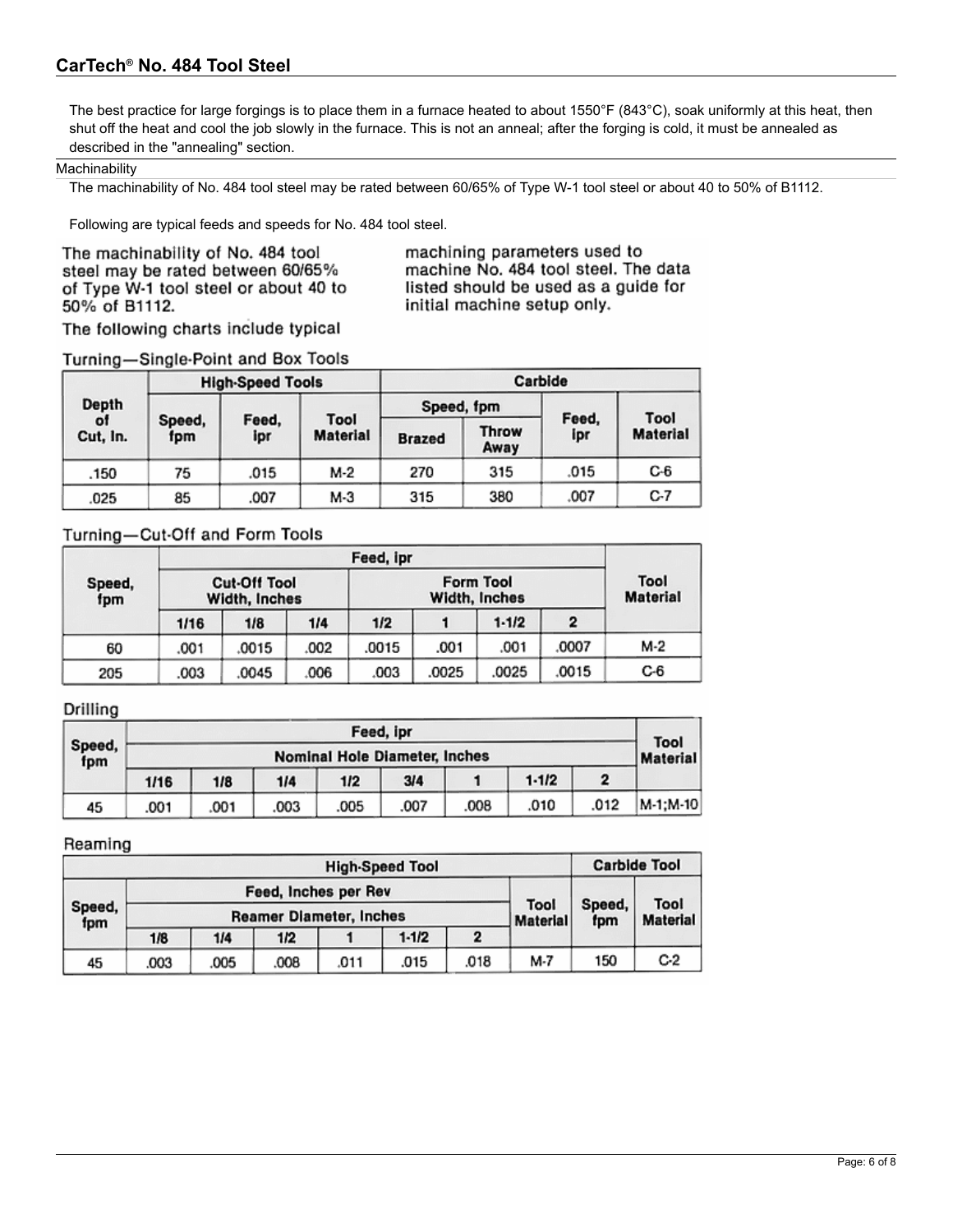Tapping

| . .<br>Speed, fpm | <b>Tool Material</b> |
|-------------------|----------------------|
| 25                | M-1; M-7; M-10       |

## Die Threading

|           | <b>Tool Material</b> |                   |       |                  |
|-----------|----------------------|-------------------|-------|------------------|
| 7 or Less | 8 to 15              | 25 and up, T.P.I. |       |                  |
| 8-12      | 12-18                | 18-25             | 20-30 | M-1;M-2;M-7;M-10 |

## Milling-End Peripheral

|                         |               |      | <b>High-Speed Tools</b>        |      |       |         |                                  |                                |             | <b>Carbide Tools</b> |                         |       |  |
|-------------------------|---------------|------|--------------------------------|------|-------|---------|----------------------------------|--------------------------------|-------------|----------------------|-------------------------|-------|--|
| Depth<br>of<br>Cut, In. |               |      | Feed-Inches per tooth          |      |       |         | Feed-Inches per tooth            |                                |             |                      |                         |       |  |
|                         | Speed,<br>fpm |      | <b>Cutter Diameter, Inches</b> |      |       | Tool    | Speed,<br><b>Material</b><br>fpm | <b>Cutter Diameter, Inches</b> |             |                      | Tool<br><b>Material</b> |       |  |
|                         |               | 1/4  | 1/2                            | 3/4  | $1-2$ |         |                                  |                                | 1/4         | 1/2                  | 3/4                     | $1-2$ |  |
| .050                    | 75            | .001 | .002                           | .003 | .004  | M-2:M-7 | 300                              |                                | .0015 .0025 | .004                 | .005                    | C-6   |  |

## Broaching

| Speed, fpm | Chip Load, Inches per<br>tooth | <b>Tool Material</b> |
|------------|--------------------------------|----------------------|
| 15         | .003                           | M-42                 |

## Sawing-Power Hack Saw

| Pitch-Teeth per Inch              |             |           | Speed  | Feed                  |               |
|-----------------------------------|-------------|-----------|--------|-----------------------|---------------|
| <b>Material Thickness, Inches</b> |             |           |        |                       |               |
| Under 1/4                         | $1/4 - 3/4$ | $3/4 - 2$ | Over 2 | <b>Strokes/Minute</b> | Inches/Stroke |
| 10                                |             |           |        | 140                   | ,006          |
| 10                                |             |           |        | 70                    | .003          |
| 10                                | 10          |           |        | 85                    | .003          |
| 10                                | 10          |           |        | 55                    | .005          |
| 10                                |             |           |        | 75                    | .003          |

Figures used for all metal removal operations covered are average. On certain work, the nature of the part may require adjustment of speeds and feeds. Each job has to be developed for best production results with optimum tool life. Speeds or feeds should be increased or decreased in small steps.

Additional Machinability Notes

Figures used for all metal removal operations covered are average. On certain work, the nature of the part may require adjustment of speeds and feeds. Each job has to be developed for best production results with optimum tool life. Speeds or feed should be increased or decreased in small steps.

# **Other Information**

#### **Wear Resistance**

The wear characteristics of No. 484 tool steel shown in the following chart were generated using ASTM-G65 Procedure A titled "Standard Practice for Conducting Dry Sand/Rubber Wheel Abrasion Tests". The data are presented as a volume loss as required by the ASTM Standard. Note, therefore, that a lower number indicates better wear resistance.